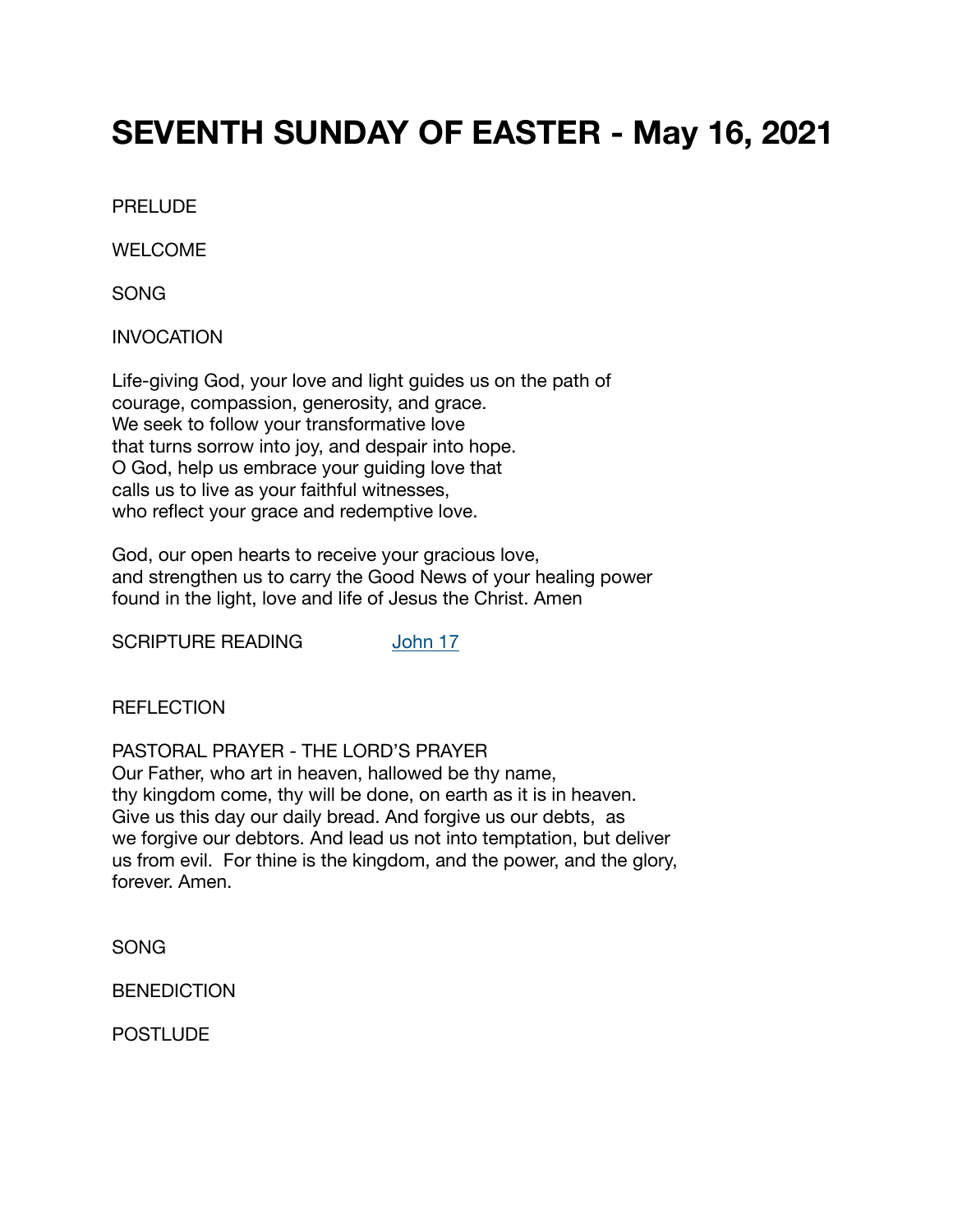What difference does it make to overhear Jesus praying for us? How might we hear Jesus' words differently because we are able to hear them for ourselves? How might we understand prayer in a new way? It really is nothing short of astonishing to envisage this passage as a model for prayer. In the Gospel of John there is no request "Teach us how to pray," followed by the Lord's Prayer. We might imagine that this is the Lord's Prayer according to John. Karoline Lewis - (Commentary on John) - Fortress Press

# FAMILY CORNER

# **Last Sunday of Easter- Week of May 16, 2021**

Begin your devotion time by praying this prayer: Merciful God, through your son Jesus we learn how to walk in the way of love. Open our eyes to see the needs of the world around us, and receive our prayers. Amen.

Reflect on the Way of Love together: This week's practice on the Way of Love is PRAY. In what prayer practices do you engage at home? What new prayer practice can you try this week?

# **Adult and Small Child**

# Read: John 17:6-19

Reflect: Praying together is a powerful experience and it's something I miss deeply about worshipping in-person on Sunday mornings with my church. I feel connected to people with whom I pray and am reminded that we are all in this messiness of life together. Even when we go to church online, we pray for ourselves and we pray for the world; we pray for those we love and those we struggle to love. One of the important things we do as Christians is pray, but not just on Sunday morning. We are a people of prayer who are called to share our Sunday morning experiences on other days and with other people and in other places.

Praying out in the world away from the safety of church can be scary and Jesus knows we'll need his help to do it. In this passage Jesus asks God to gift us protection we need to be his followers out in the world. Jesus says that he guarded his disciples while they were ministering together and now that he's leaving, he needs God the Father to take over. Jesus loves his followers so much that he asks God to protect us like a shepherd protects their sheep.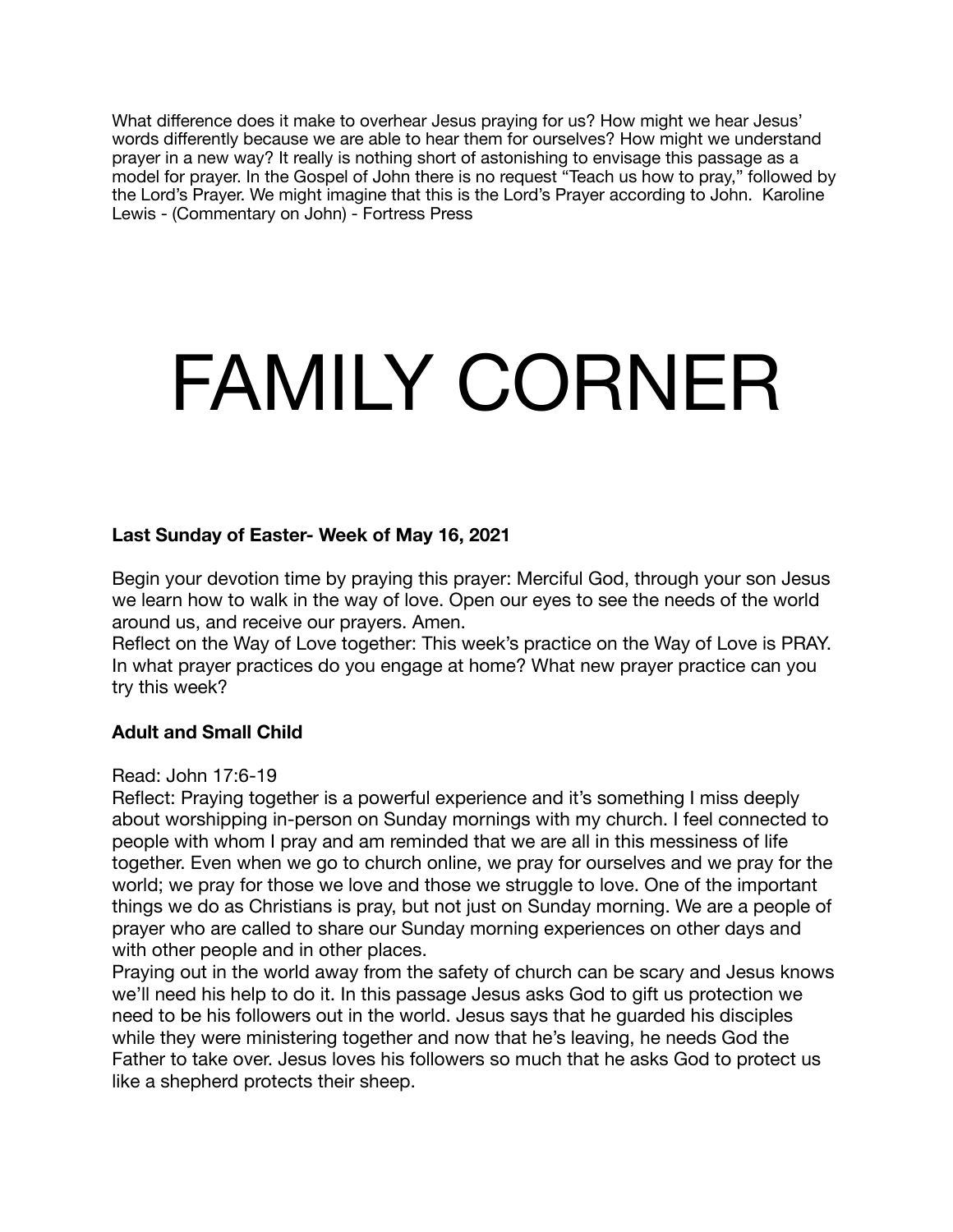Respond: This passage invites us as Jesus' followers to share God's generous love with the whole world. Sharing something with the world is a tall order, but what if we started with the people who live on our street?

This week, take a prayer walk down your street or through your apartment building to say a prayer for your neighbors. As you pass each house or door, pray for specific needs if you know them, like healing for neighbors who are sick, employment for those who are without work, patience for students in virtual school. Pray for your neighbors who lie alone. Pray for neighbors whose names you do not know, that God might bless and protect them, too.

# **Adult and Elementary**

# Read: John 17:6-19

Reflect: In the Gospel of John, there are dozens of times when Jesus says "I am" to make his identity clear. In seven of those instances, Jesus uses a metaphor to describe himself, and some of those may be familiar: "I am the good shepherd" and "I am the bread of life," for example. Why this focus? The author of the fourth Gospel wanted to emphasize that Jesus is fully divine and fully human, both God and the revelation of God. Jesus is God, but not God the Father. In other words, within the mysterious Trinity there is unity and distinctiveness. Our passage today invites us to continue to explore God's name and relationship with Jesus. This is part of Jesus' final prayer before the crucifixion, and we hear what Jesus has done for and hopes for God's people. Make a list of all of the verbs that describe what God has done for Jesus, and another list of what Jesus has done for God's people. What do you notice about the relationship between God the Father and God the Son? Do these lists offer clues about what Jesus followers ought to do when we are sent into the world?

Respond: The unity between the Father and Son that Jesus describes is natural because God is perfect. Humans live in a broken world, one marked by the sins of racism, classism, sexism, xenophobia and other injustices. Before we can achieve unity, or anything close to it, we must tell the truth about ourselves and the world, apologize for the harm we have done, and work to repair what is broken. A prayer that can help us is called the Examen, a prayer to review your day and discern God's guidance for the future. There are different methods for practicing this prayer, but essentially there are five steps: Rest in God's presence. Give thanks for the day's gifts. Review the day and pay attention to your feelings. Pick one part of the day and pray about it. Look ahead to the next day. Where is God calling you?

# **Adult and Youth**

# Read: John 17:6-19

Reflect: Our Way of Love practice this week is pray. When we pray, we dwell intentionally with God. This practice is directly reflected in the reading – Jesus is praying for his disciples – for God to protect them while they do God's work in the world. As you read, you can feel how strongly Jesus cares for his people; how much love and teaching Jesus put into them. This is a prime example of dwelling intentionally with God. Every bit of Jesus' attention seems to be put into this prayer. Have you ever